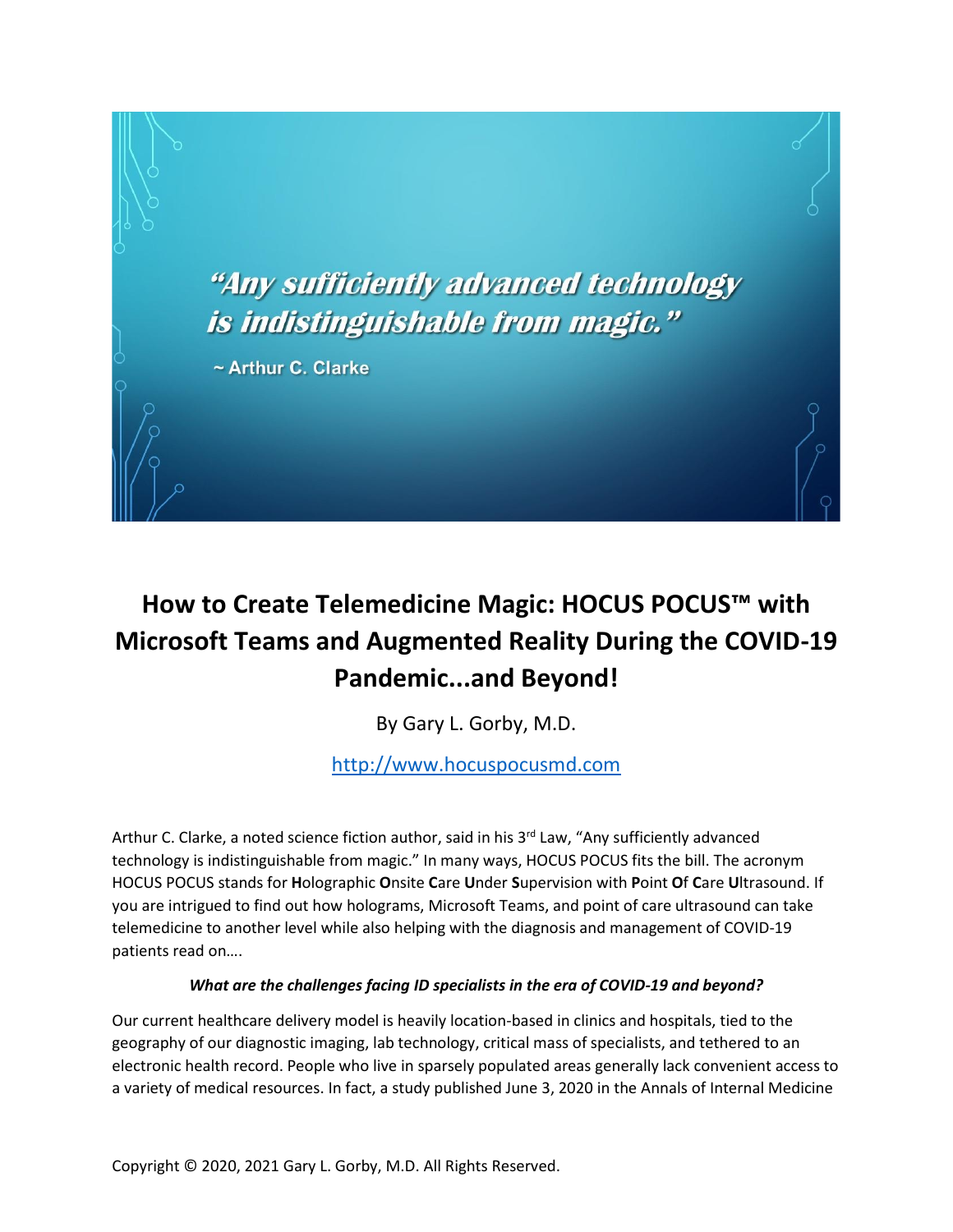by Walensky et al investigated the geographic distribution of ID specialists in relation to the geographic distribution of COVID-19 cases. They pointed out that in 2019-20 there were only .8 applicants for every infectious disease fellowship training slot and 19% of programs didn't fill a single spot. In addition, the distribution of existing ID specialists was geographically skewed with 79.5% of US counties lacking a single ID specialist. Of the 785 counties in the highest quartile of COVID-19 cases, 66.4% had no ID physician. In fact, "…208 million citizens live in counties with no or below-average ID physician coverage." How can we provide high quality ID care given the shortage and geographic maldistribution of existing ID specialists and a dwindling pipeline of trainees?

If that's not enough of a problem, the pandemic has pointed out the real issue of inadequate supplies of personal protective equipment (PPE) and the need to limit entrance into COVID-19 patients' rooms to conserve PPE and keep healthcare workers healthy.

### *Microsoft Teams with point of care ultrasound = TelePOCUS™*

Microsoft Teams is a cloud-based component of Microsoft Office 365 that allows chat, video meetings, file storage, and applications integration (similarities to Zoom and Slack). Video meetings can be between 2 people or an entire organization. Microsoft Teams works on Windows 10 devices, iPhones/iPads, and Android devices. Since March 5, 2020, during the COVID-19 pandemic, Microsoft is making Team[s available to everyone](https://www.microsoft.com/en-us/microsoft-365/blog/2020/03/05/our-commitment-to-customers-during-covid-19/) for free from individuals to enterprises. Security-wise Teams is [HIPAA compliant.](https://docs.microsoft.com/en-us/microsoft-365/compliance/offering-hipaa-hitech?view=o365-worldwide) The HIPAA business associate agreement with Microsoft is available by default to any customers who use an in scope service of which Teams is one. So, for free, an individual practitioner or medical organization could utilize Microsoft Teams for telehealth visits right now. Why, you ask, would I want to go to the trouble of downloading and implementing Teams when I have Facetime on my phone and could see and talk to a patient that way? Well, if that's all you want to do, you certainly could stick with that. Some hospitals are using tablet form factors in each room to enable video visits of medical teams with the patients. However, how does one get around having members of the primary inpatient team and each consultant team enter the room and perform a physical exam? Couldn't care become compromised if examinations aren't done…and what about getting chest radiographs or CAT scans to monitor the progression of COVID-19 effects on the lungs? If all those people enter the room or the patient has to be transported to radiology, it creates a lot of potential exposure risk and burns through a lot of PPE! Maybe we can do things differently….

The growth and development of telemedicine has been a great addition to our healthcare toolbox. We use it a lot where I practice, because there are many patients who live in rural areas far away from the larger urban areas of Omaha and Lincoln. A 4-hour drive from North Platte for a 20-30 minute follow-up appointment is not all that appealing to most! Although there are electronic stethoscopes designed for telehealth, my cardiologists complain about the sound quality that is transmitted, and a remote clinician is completely unable to use palpation and percussion to examine the abdomen or, for example, assess for flank tenderness in someone with a possible kidney infection. While the inspection part of the physical exam can be accomplished over video, most clinicians consider routine telehealth visits somewhat inferior to a face to face physical exam. This is where point of care ultrasound or POCUS can help.

For those of you outside of healthcare you may be wondering how medical ultrasound works. Ultrasound imaging transducers are placed on the skin and project sound waves into the human body. The reflections of those sound waves are detected by the transducer and used to construct an image of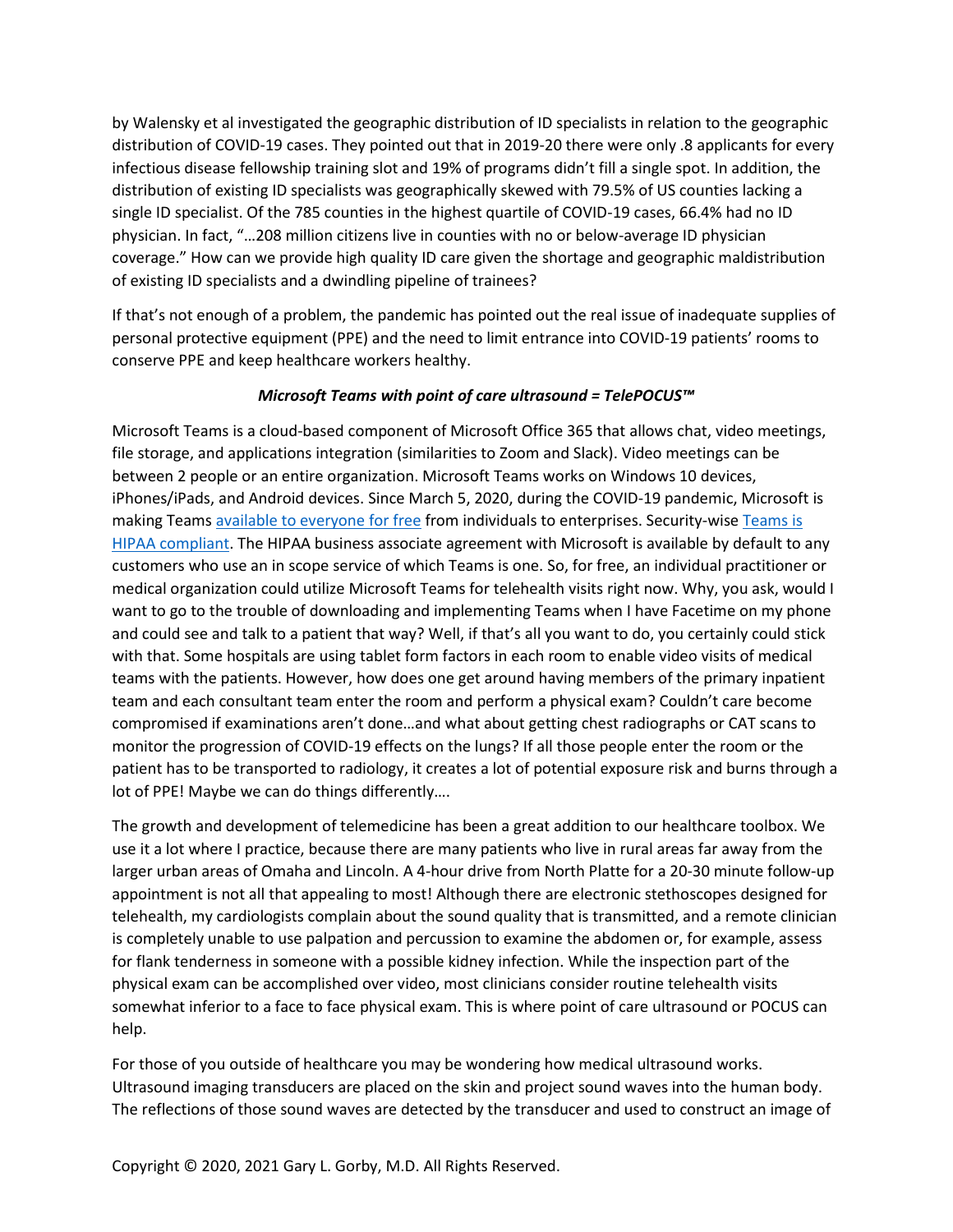the structures that the sound waves encountered. Although traditional diagnostic ultrasound equipment is mounted on large carts, advancements in technology have led to the development of transducers that can be carried in one's pocket and plugged into a smartphone or tablet to visualize images in real time at the bedside. Hence, they are called "point of care." [Research](https://global-uploads.webflow.com/5e332a62c703f653182faf47/5e332a62c703f60eee2fcfe6_Diprose%20FINAL.pdf) has shown that POCUS is markedly better than auscultation of the heart and lungs with a stethoscope or hand palpation of the abdomen to detect tumors or internal organ abnormalities. In fact, a study of medical students given 18 hours of point of care ultrasound training showed they were able to detect and diagnose heart abnormalities



*Figure 1. Butterfly IQ point of care ultrasound probe with iPad application.*

better than a cardiologist with a stethoscope! Many hospitalists and emergency room physicians are already using POCUS in their day to day work.

Here is an overview of how TelePOCUS™ works: 1. Healthcare worker (e.g. technician, CNA, LPN, RN, or physician) is in the room with the patient. 2. A group Teams meeting is set up between an expert at another location who is using a PC or tablet (in the hallway, across town, in another city, etc.) and the healthcare worker in the patient room who is using an iPhone, iPad, or Android device. 3. The healthcare

worker in the room facilitates medical history-taking by the remote expert with the patient and any video inspection components of the exam much as one would with a standard video call. 4. The healthcare worker then toggles on screen-sharing in Teams on the handheld device in the room. 5. The handheld ultrasound transducer is connected to the device, and the ultrasound app is started. 6. The healthcare worker in the room places the transducer in the appropriate anatomic locations to acquire ultrasound video images of the heart, lungs, abdomen, and/or other relevant areas. 7. The remote expert evaluates the ultrasound video in real time effectively replacing a physical exam with something better…detailed anatomic and physiological function information about the patient.

## **Incidentally[, POCUS has been used effectively](https://www.europeanreview.org/article/20549) in the lung evaluations of patients with COVID-19 and shows some characteristic findings.**

Typically, POCUS images or videos can be archived. By having one person perform POCUS on the patient, other clinicians need not enter the room to examine the patient. In fact, the clinician doesn't even need to be in the same city. Other doctors and specialists can review the POCUS studies no matter where they are and interview the patient remotely. Compared to a written description of how the heart and lungs sound with the aid of a stethoscope, POCUS provides infinitely more information when it is reviewed by others. In this way healthcare workers' exposure to COVID-19 is reduced, more detailed anatomic and functional information is stored, and personal protective equipment is conserved. The latter is especially important when the amount of PPE in stock may only allow entry of one physician per day. Moreover, if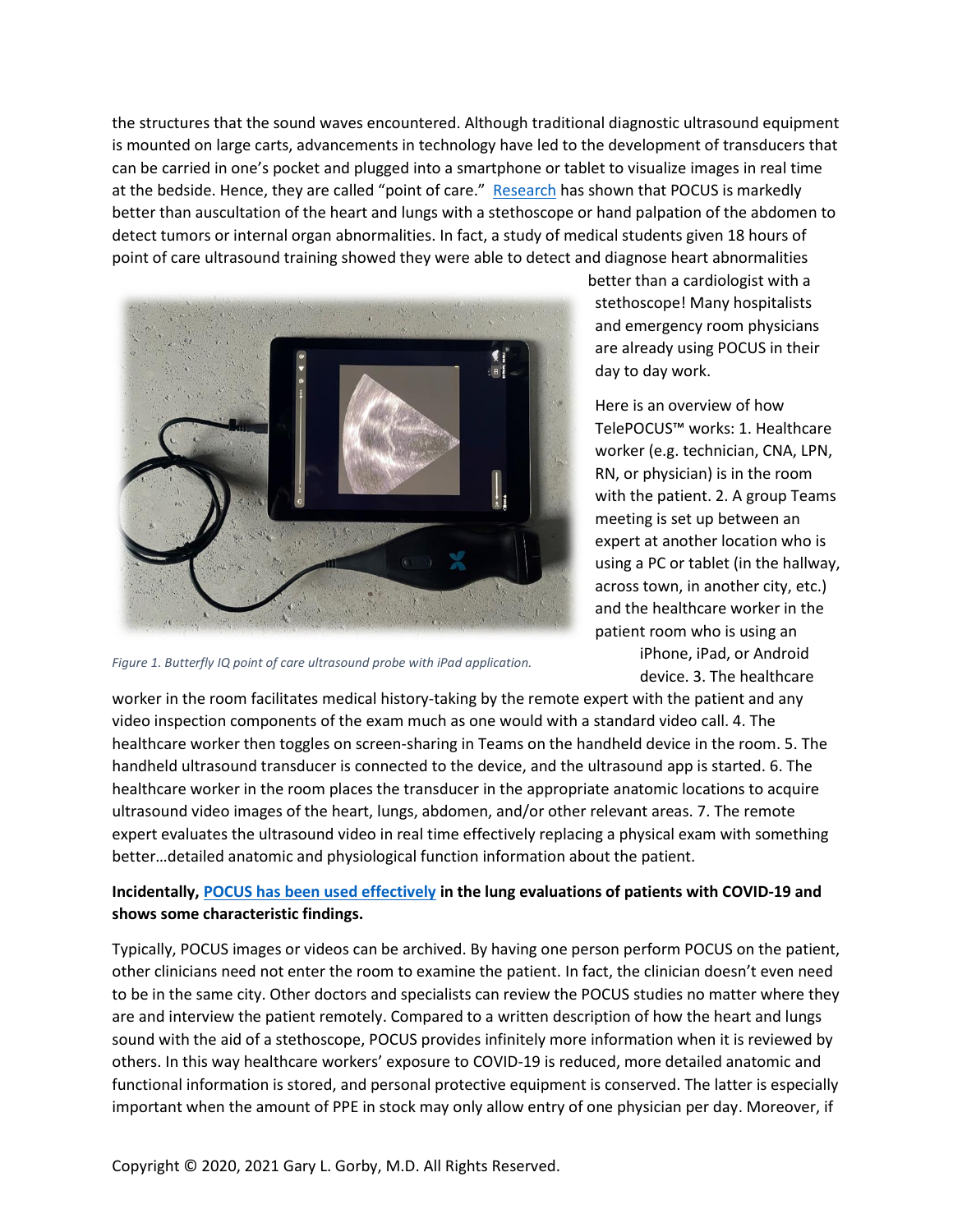you lack certain specialists at your hospital or your hospitalist or critical care specialist is out sick, you now have an e-ICU or remote specialty consult that is as good as having them right there in your facility. **The great thing about this approach is that many organizations have implemented conferencing solutions with screen sharing capability already, and point of care ultrasound products are already in the hands of many ER, ICU, and hospitalist physicians.** Although some POCUS vendors are beta-testing or have tele-options, connections are limited to others who subscribe to their products. The solution described above could be shared with any member on the team, and if guest access is enabled people outside the organization could participate in a TelePOCUS session.



*Figure 2. TelePOCUS view of neck vessels as seen on remote laptop shared from Butterfly IQ interface with iPad within Microsoft Teams meeting.*

### *Okay, I get the POCUS part, but where does HOCUS come in?*

TelePOCUS solves a number of challenges related to geography and the current PPE/exposure COVID-19 issues, but you're probably thinking, "Didn't he mention something about holograms and augmented reality at the beginning of this article?" Yes, I did. I started with a description of HOCUS POCUS in reverse order, because a lot of physicians and healthcare systems already have the components in place to implement TelePOCUS immediately. However, the inclusion of AR telepresence raises the "magic factor"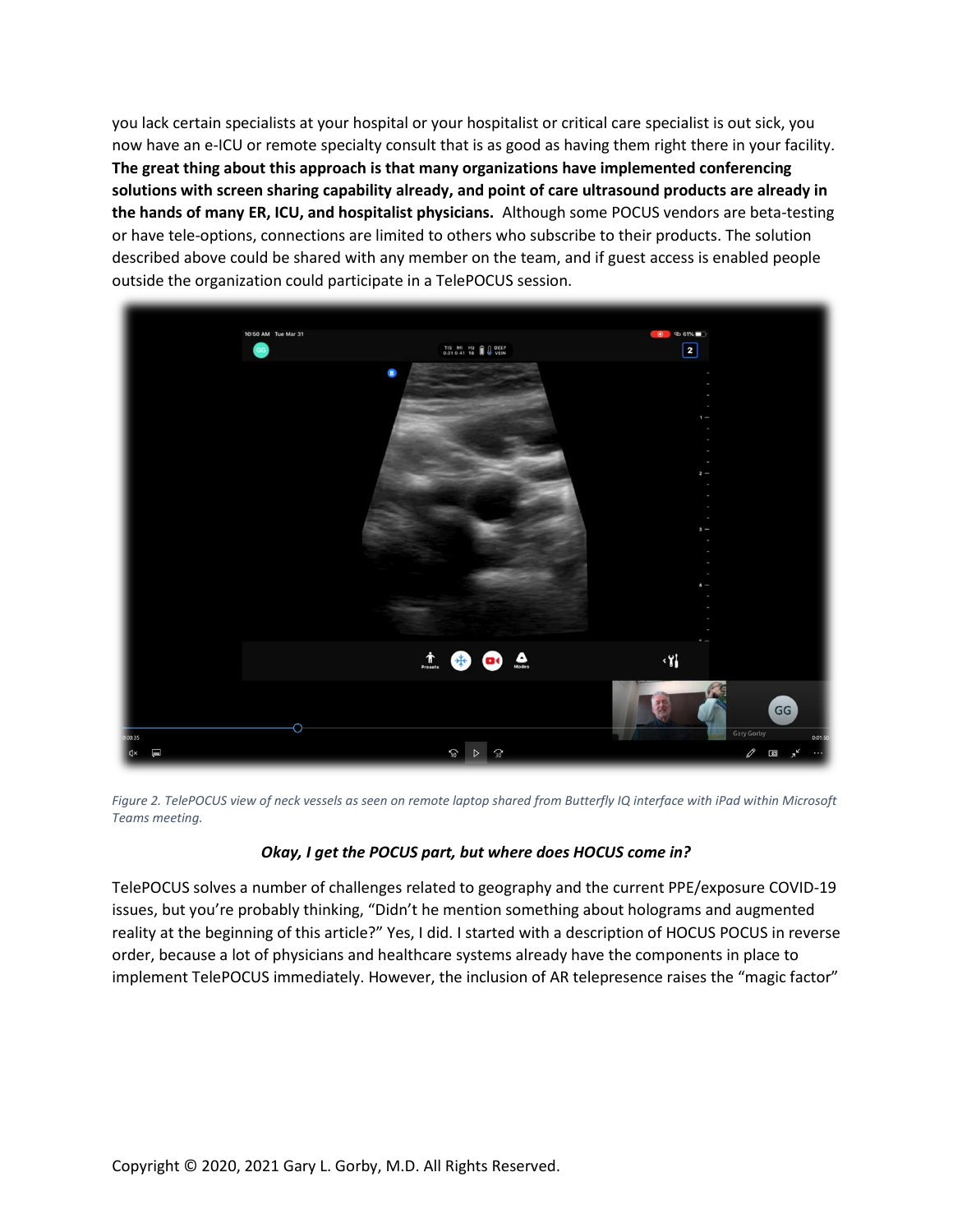#### of HOCUS POCUS significantly!



*Figure 2. Components of full HOCUS POCUS setup. Microsoft HoloLens (Upper Right); Butterfly IQ POCUS probe (Upper Left); Microsoft Surface Book 2 (Bottom).*

To review, HOCUS stands for **H**olographic **O**nsite **C**are **U**nder **S**upervision. Let's start with the holographic part. In the digital spatial computing world, hologram has come to mean the superimposition of a digital image or 3D object on top of the real world. The most sophisticated systems have transparent head-mounted displays such as [Microsoft HoloLens](https://www.microsoft.com/en-us/hololens/hardware) 2 or [Magic Leap 1.](https://www.magicleap.com/en-us/magic-leap-1) This digital enhancement of the real world is called Augmented Reality or AR. Microsoft HoloLens 1 and 2 work with Microsoft Teams in conjunction with [Dynamics 365 Remote Assist](https://dynamics.microsoft.com/en-us/mixed-reality/remote-assist/) software. With Remote Assist, a remote expert can see exactly what the HoloLens-wearing healthcare worker is seeing in a patient's room, and conversely the healthcare worker in the patient's room sees a Teams video screen floating in mid-air in front of them with the remote expert's video displayed. If the screen of the tablet which is connected to the POCUS probe is brought in as a third "participant" in the meeting, the tablet screen can be shared with the participants. The Healthcare worker in the patient's room can see the POCUS video displayed in real time as a floating screen in front of them, and the remote expert can see it too on their monitor (Figure 3).

Naturally, the remote expert and healthcare worker can talk. The remote expert can give instructions on where to place the POCUS transducer on the patient and how to angle it, and can even place AR arrows and draw lines overlying the patient. The HCW with the patient can perform the ultrasound with the tablet/phone in their pocket leaving one hand free. So, the remote expert can supervise the onsite healthcare worker from a distance using holograms, i.e. HOCUS. The digital connections can work via WiFi or by using a cell phone as a WiFi hotspot.

### *The holographic doctor makes housecalls!*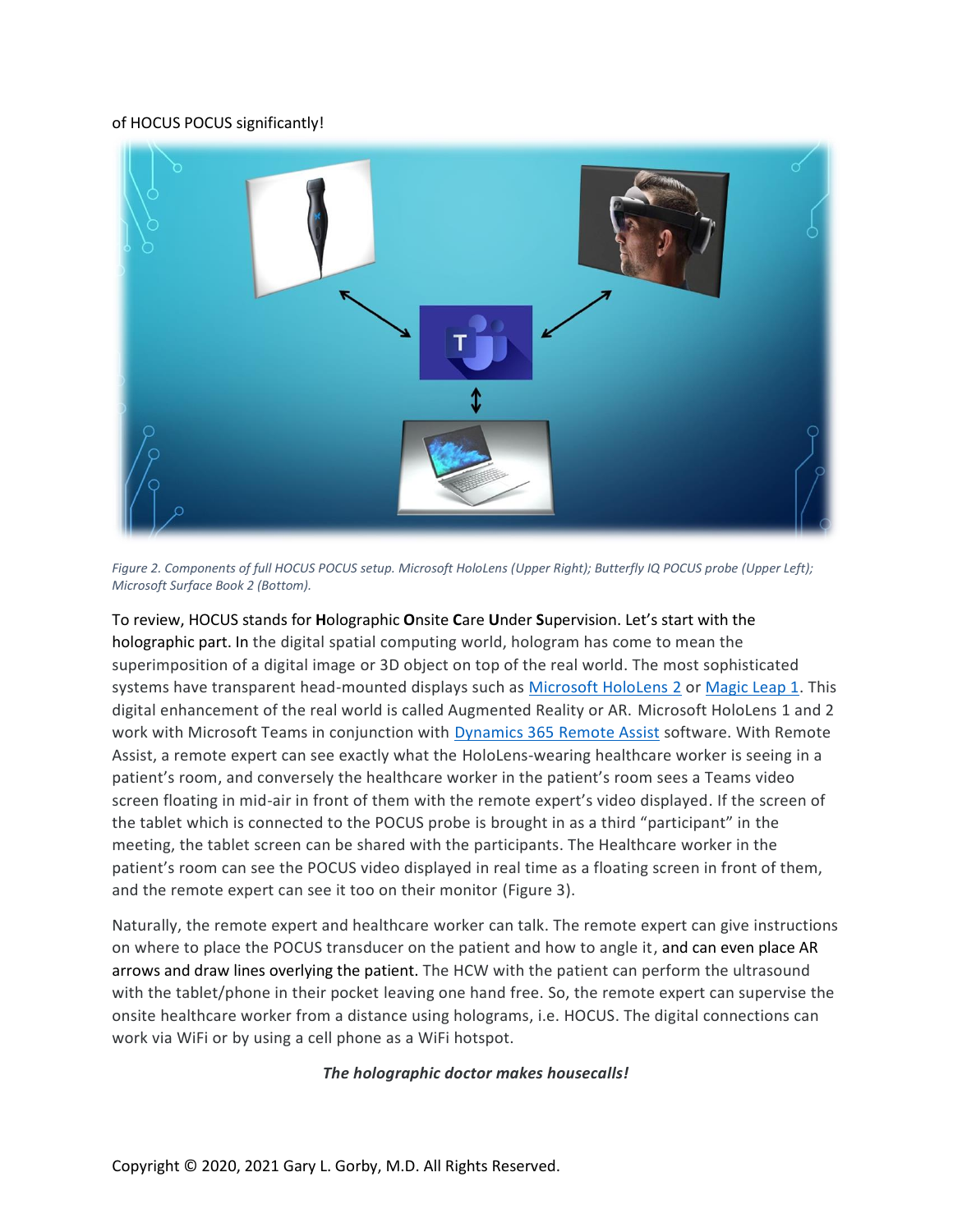

*Figure 3. View of HOCUS POCUS session through the HoloLens; Note holographic screen of POCUS video floating adjacent to PC.*

Up until now, I have described how Microsoft Teams can enable and augment novel TelePOCUS visits between clinicians and patients. We've demonstrated how the addition of Microsoft HoloLens can enhance the visual inspection part of a physical examination and enable hands free communication between a remote expert and HCW who is present in the room with a patient. With remote sharing of POCUS images, the combination of these modalities can surpass a conventional face to face physical examination, but to the patient…things don't seem all that different from telehealth video visits they've experienced previously. However, if a hologram of the remote expert could be right in the room with the patient, THAT would be different!

Remote telepresence, or in this case having the remote doctor appear as a hologram in the room with you, is not science fiction. Admittedly, it does conjure up visions of Princess Leia saying, "Help me Obi Wan Kenobi…" and the holographic Jedi Council meeting straight out of the Star Wars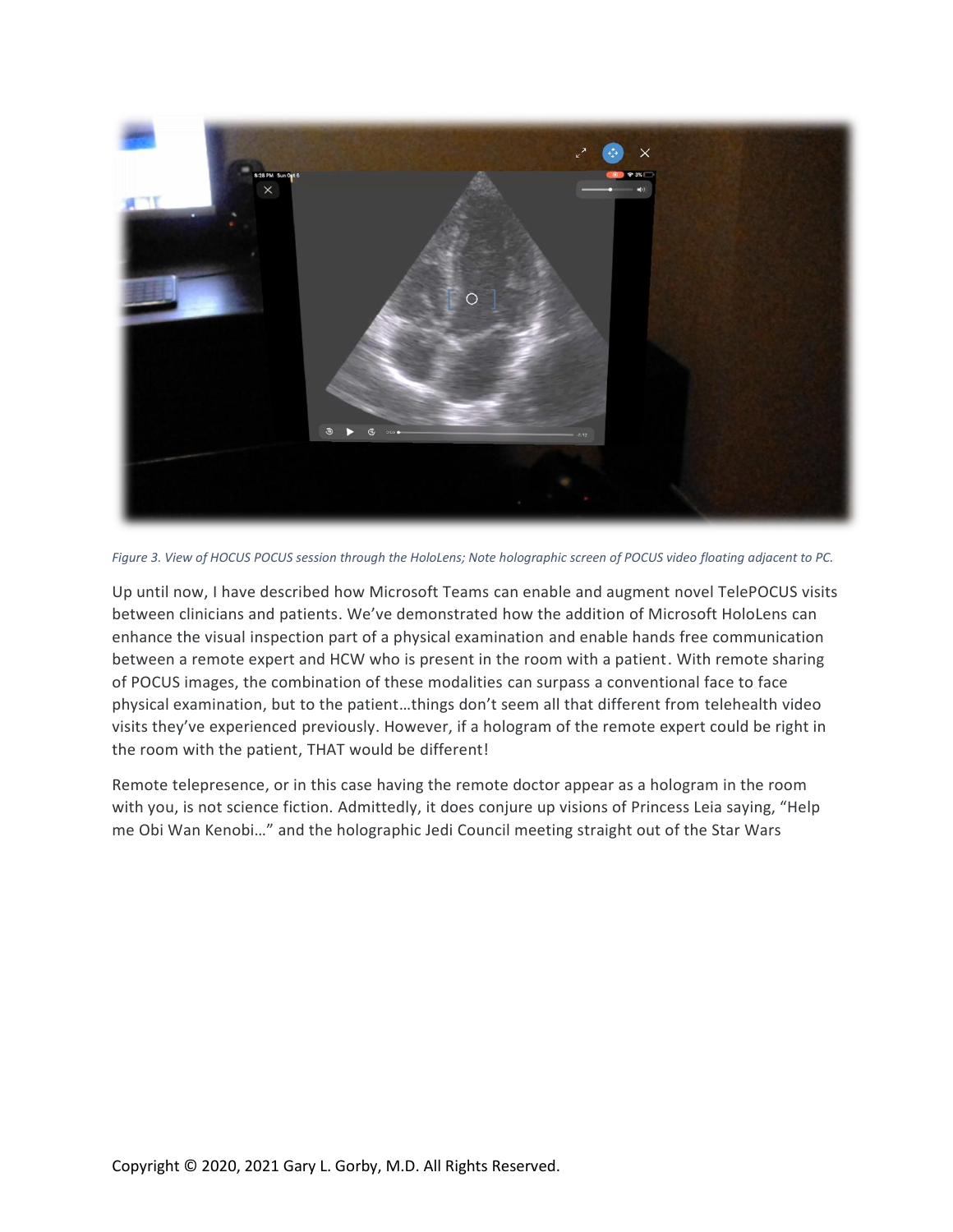#### movies!



*Figure 4. Jedi Council meeting with holographic participant.*

Solutions put out by [Spatial](https://spatial.io/), Valorem Reply's [Holobeam,](https://go.valorem.com/HoloBeam.html) and Mimesys are a few examples of working telepresence applications. Spatial's product is [avatar-based](https://www.youtube.com/watch?v=PG3tQYlZ6JQ), while Valorem Reply's [Holobeam](https://go.valorem.com/HoloBeam.html) uses [volumetric video.](https://www.youtube.com/watch?v=zuvXvGUZbFg&feature=youtu.be) Both work on HoloLens 1 and 2, but Spatial is cross-platform to include Oculus Quest VR headsets, Magic Leap, and nReal AR glasses. Also, Spatial can be [integrated with Microsoft](https://www.cnet.com/news/hololens-2-spatial-app-wants-to-bring-avengers-like-holograms-to-your-conference-room/)  [Teams.](https://www.cnet.com/news/hololens-2-spatial-app-wants-to-bring-avengers-like-holograms-to-your-conference-room/) In order to see one another as holograms the patient and the remote clinician each wear an AR/VR headset.

If implemented now, holographic rounds in the hospital could make patients feel less isolated, since the COVID-19 pandemic has led hospitals to prohibit visitors, and the medical team enter the room holographically. In addition, if headsets were available for family members and the patient, they could enjoy holographic visiting hours.

### *How will HOCUS POCUS facilitate access to care now and in the future?*

Many physicians and hospitals have the ability to implement TelePOCUS immediately. It can be used inside the hospital to markedly reduce the number of healthcare workers who must interact face-toface with a COVID-19 patient on a day to day basis. This conserves PPE, and the social distancing that results lowers the risk that healthcare workers will become infected. This is critical for the healthcare system in being able to respond to the large surge of patients who are falling victim to the pandemic. In addition, instead of needing to have physicians relocate temporarily to respond to this surge, out of town experts could lend their expertise from their current location. Instantaneous reinforcements are very appealing! It is a solution that is available now.

In the long term, development of the HOCUS POCUS model could profoundly alter the dynamics of medical care. One could literally stand up a multi-specialty clinic in almost any location with decent WiFi or cellular service. All one would need is a technician to collect the POCUS images on an iPad/iPhone during a 3-way meeting in Microsoft Teams and the remote medical specialist on the